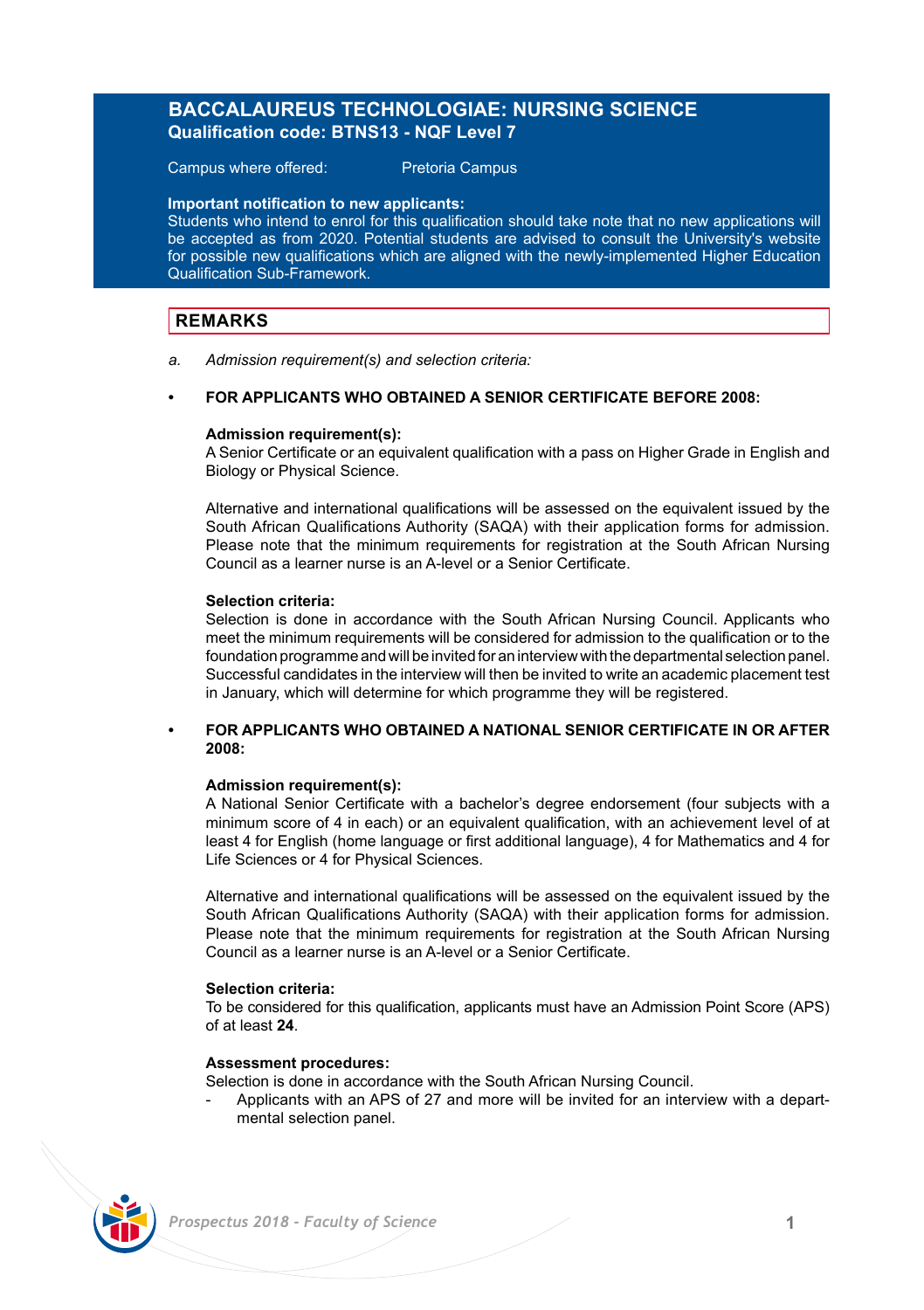- Applicants with an APS of 24 to 26 will be invited to write the TUT potential assessment, and depending on the results of the assessment, will be invited for an interview.
- Successful applicants in the interview will then be invited to write an academic placement test in January that will determine for which programme they will be registered.
- *b. Minimum duration:* Four years.
- *c. Presentation:* Day classes.
- *d. Intake for the qualification:* January only.
- *e. Exclusion and readmission:* See Chapter 2 of Students' Rules and Regulations.
- *f. Recognition of Prior Learning (RPL), equivalence and status:* See Chapter 30 of Students' Rules and Regulations.
- *g. Work-Integrated Learning:*

Attendance of the allocated Work-Integrated Learning is compulsory. An absence of more than 12 days (96 hours) from Work-Integrated Learning, including simulated skills and service learning, will exclude the student from proceeding to the next year of study. Students in the third year of study should submit the completed midwifery register to be able to proceed to the fourth year of study. Students who do not meet the minimum required number of Work-Integrated Learning hours at the end of the fourth academic year will have to re-register to complete the Work-Integrated Learning.

A student can only be registered with the South African Nursing Council as a nurse (general, psychiatric and community) and midwife once the required number of Work-Integrated Learning hours are completed and learning objectives are met.

### *h. Community Service:*

After completion of this programme, graduates are required to do one year community service as set out in section 40 of the Nursing Act, 2005 (Act No. 33 of 2005) and in the Regulations Relating to Performance of Community Service published in Government Notice No. 765 of 24 August 2005.

*i. Practicals:*

It is compulsory for students to attend 100% of the practicals, and they must pass each practical component of the Nursing Science subjects separately in order to pass the subject.

- *j. Exit-level outcomes:*
	- Applies scientific nursing and midwifery skills and technologies in rendering a comprehensive nursing service.
	- Maximises the utilisation of resources to improve the quality of health care and services.
	- Applies the principles of research in nursing and midwifery practice.
- *k. Other requirements:*

Textbooks and other educational material will be required. A specific uniform, safety wear and equipment are compulsory, and a levy will be charged to enable the Department to purchase the necessary uniforms and equipment for each student.

*l. Subject credits:*

Subject credits are shown in brackets after each subject.

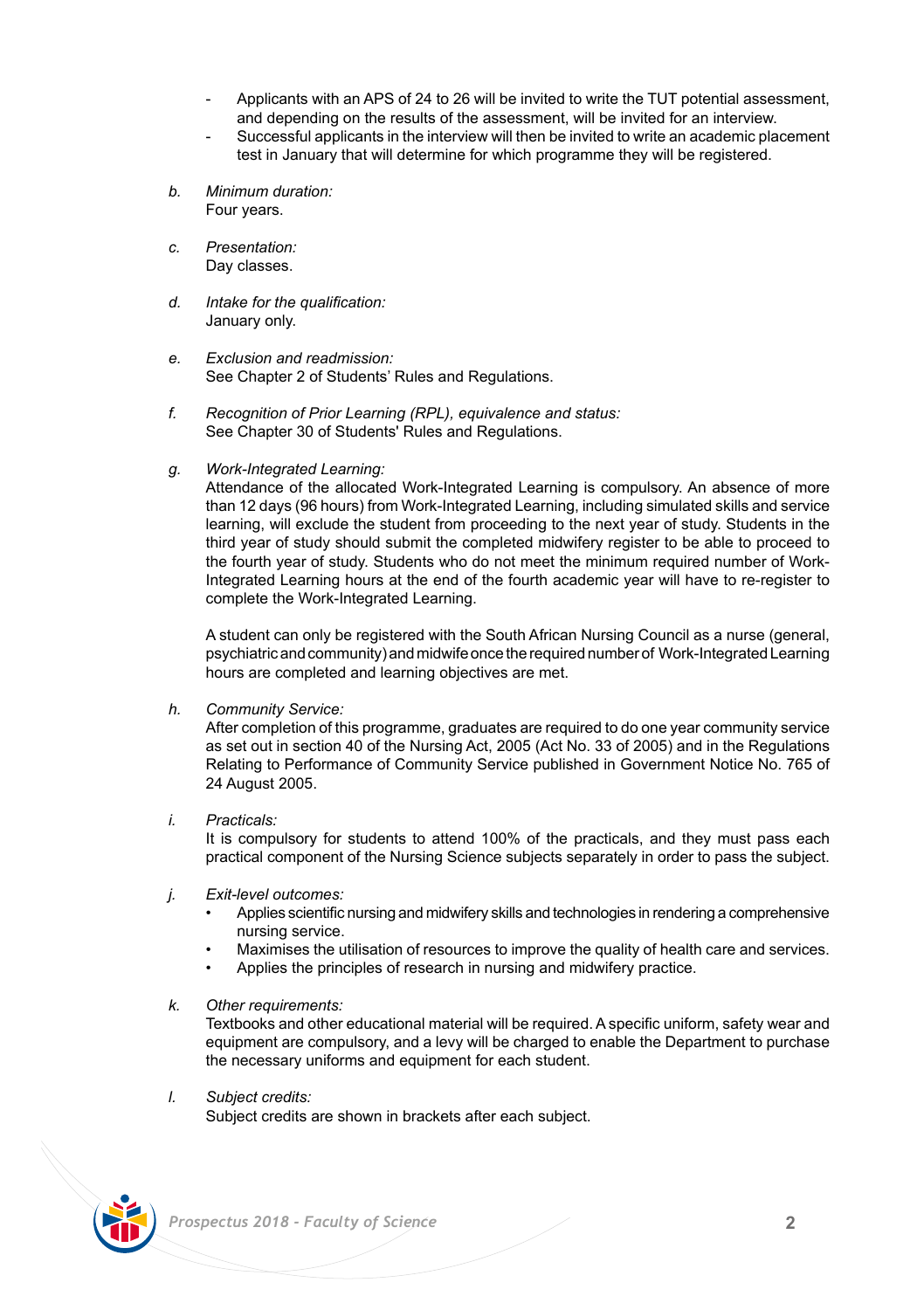Key to asterisks:

Information does not correspond to information in Report 151. (Deviations approved by the Senate in May 2011.)

# **CURRICULUM**

# **SUBJECTS PRINTED IN BOLD ARE NOT FOR REGISTRATION PURPOSES.**

| <b>FIRST YEAR</b>    |                                           |               |                                             |  |  |
|----------------------|-------------------------------------------|---------------|---------------------------------------------|--|--|
| <b>CODE</b>          | <b>SUBJECT</b>                            | <b>CREDIT</b> | <b>PREREQUISITE SUBJECT(S)</b>              |  |  |
| ABN100T              | Applied Biological and Natural Science I  | $(0,200)^*$   |                                             |  |  |
| ASU100T              | Applied Social Science I                  | $(0,200)^*$   |                                             |  |  |
| NDN100T              | <b>Nursing Dynamics I</b>                 | $(0,100)^*$   |                                             |  |  |
| <b>NUR100T</b>       | Nursing I                                 |               |                                             |  |  |
| NUR <sub>10</sub> PA | Nursing: Theory: Fundamental Nursing I    | $(0, 125)^*$  |                                             |  |  |
| NUR10PB              | Nursing: Theory: Community Nursing I      | $(0, 125)^*$  |                                             |  |  |
| NUR10QA              | Nursing: Practical: Fundamental Nursing I | $(0.125)^*$   |                                             |  |  |
| NUR10QB              | Nursing: Practical: Community Nursing I   | $(0, 125)^*$  |                                             |  |  |
|                      | TOTAL CREDITS FOR THE FIRST YEAR:         | 1,000         |                                             |  |  |
|                      |                                           |               |                                             |  |  |
| <b>SECOND YEAR</b>   |                                           |               |                                             |  |  |
| <b>CODE</b>          | <b>SUBJECT</b>                            | <b>CREDIT</b> | <b>PREREQUISITE SUBJECT(S)</b>              |  |  |
| ABN200T              | Applied Biological and Natural Science II | $(0.150)^*$   | Applied Biological and Natural<br>Science I |  |  |

|                           |                                                          |              | Science I                                    |
|---------------------------|----------------------------------------------------------|--------------|----------------------------------------------|
| ASU200T<br><b>MIN200T</b> | Applied Social Science II<br><b>Midwifery Nursing II</b> | $(0, 150)^*$ | Applied Social Science I                     |
| MIN20PT                   | Midwifery Nursing: Theory II                             | (0, 100)     | Applied Biological and Natural<br>Science I  |
|                           |                                                          |              | Applied Social Science I<br>Nursing I        |
| MIN20QT                   | Midwifery Nursing: Practical II                          | (0, 100)     | Applied Biological and Natural<br>Science I  |
|                           |                                                          |              | Applied Social Science I<br>Nursing I        |
| NDN200T<br><b>NUR200T</b> | <b>Nursing Dynamics II</b><br><b>Nursing II</b>          | $(0,100)^*$  | <b>Nursing Dynamics I</b>                    |
| NUR20PA                   | Nursing: Theory: General Nursing II                      | $(0.075)^*$  | Applied Biological and Natural               |
|                           |                                                          |              | Science I                                    |
|                           |                                                          |              | <b>Applied Social Science I</b>              |
|                           |                                                          |              | <b>Nursing Dynamics I</b>                    |
|                           |                                                          |              | Nursing: Theory: Fundamental<br>Nursing I    |
| NUR20PB                   | Nursing: Theory: Community Nursing II                    | $(0.075)^*$  | Applied Biological and Natural<br>Science I  |
|                           |                                                          |              | Applied Social Science I                     |
|                           |                                                          |              | <b>Nursing Dynamics I</b>                    |
|                           |                                                          |              | Nursing: Practical: Community                |
|                           |                                                          |              | Nursing I<br>Nursing: Theory: Community      |
|                           |                                                          |              | Nursing I                                    |
| NUR20QA                   | Nursing: Practical: General Nursing II                   | $(0.075)^*$  | Applied Biological and Natural               |
|                           |                                                          |              | Science I                                    |
|                           |                                                          |              | Applied Social Science I                     |
|                           |                                                          |              | Nursing: Practical: Fundamental<br>Nursing I |
|                           |                                                          |              |                                              |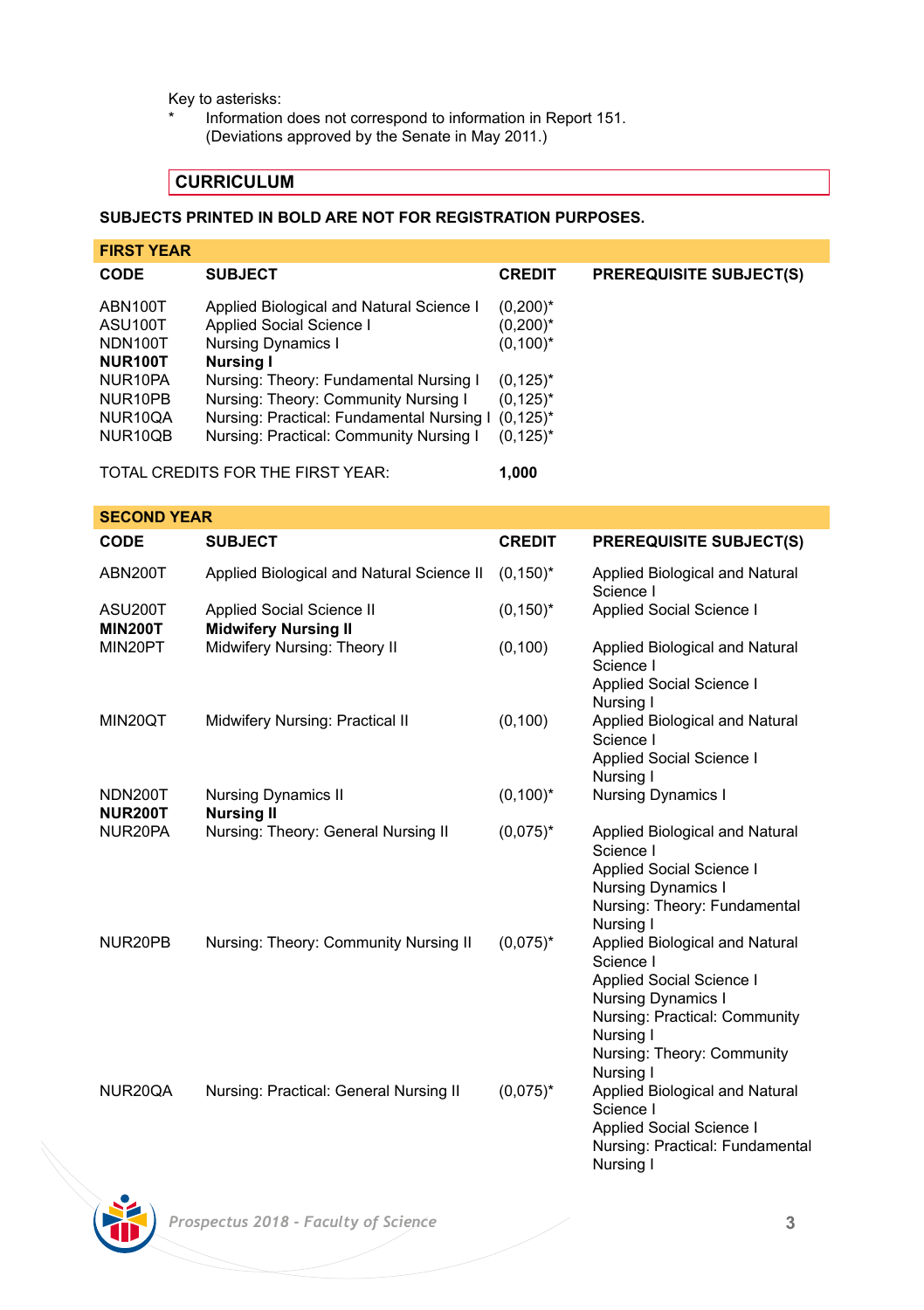| NUR20OB                              | Nursing: Practical: Community Nursing II                                                                                                           | $(0.075)^*$                               | Applied Biological and Natural<br>Science I<br>Applied Social Science I<br><b>Nursing Dynamics I</b><br>Nursing: Practical: Community<br>Nursing I<br>Nursing: Theory: Community                                                                                                   |
|--------------------------------------|----------------------------------------------------------------------------------------------------------------------------------------------------|-------------------------------------------|------------------------------------------------------------------------------------------------------------------------------------------------------------------------------------------------------------------------------------------------------------------------------------|
| <b>PMC110T</b>                       | Pharmacology I                                                                                                                                     | $(0,100)^*$                               | Nursing I                                                                                                                                                                                                                                                                          |
|                                      | TOTAL CREDITS FOR THE SECOND YEAR:                                                                                                                 | 1,000                                     |                                                                                                                                                                                                                                                                                    |
| <b>THIRD YEAR</b>                    |                                                                                                                                                    |                                           |                                                                                                                                                                                                                                                                                    |
| CODE                                 | <b>SUBJECT</b>                                                                                                                                     | <b>CREDIT</b>                             | <b>PREREQUISITE SUBJECT(S)</b>                                                                                                                                                                                                                                                     |
| <b>MIN300T</b><br>MIN30PT<br>MIN30OT | <b>Midwifery Nursing III</b><br>Midwifery Nursing: Theory III<br>Midwifery Nursing: Practical III                                                  | (0, 250)<br>(0, 250)                      | Applied Biological and Natural<br>Science II<br>Applied Social Science II<br>Nursing II<br><b>Nursing Dynamics II</b><br>Pharmacology I<br>Applied Biological and Natural<br>Science II<br>Applied Social Science II<br>Nursing II<br><b>Nursing Dynamics II</b><br>Pharmacology I |
| NDN300T<br><b>NUR300T</b><br>NUR30PA | <b>Nursing Dynamics III</b><br><b>Nursina III</b><br>Nursing: Theory: Medical and Surgical<br>Nursing III                                          | $(0,100)^*$<br>$(0,100)^*$                | <b>Nursing Dynamics II</b><br><b>Midwifery Nursing II</b><br>Nursing II                                                                                                                                                                                                            |
| NUR30PB<br>NUR30QA<br>NUR30QB        | Nursing: Theory: Psychiatric Nursing III<br>Nursing: Practical: Medical and Surgical<br>Nursing III<br>Nursing: Practical: Psychiatric Nursing III | $(0,100)^*$<br>$(0,100)^*$<br>$(0,100)^*$ | Pharmacology I<br>Pharmacology I<br>Nursing: Practical: General<br>Nursing II                                                                                                                                                                                                      |
| TOTAL CREDITS FOR THE THIRD YEAR:    |                                                                                                                                                    | 1.000                                     |                                                                                                                                                                                                                                                                                    |

| <b>FOURTH YEAR</b>                            |                                                                       |                            |                                                               |  |  |
|-----------------------------------------------|-----------------------------------------------------------------------|----------------------------|---------------------------------------------------------------|--|--|
| <b>CODE</b>                                   | <b>SUBJECT</b>                                                        | <b>CREDIT</b>              | <b>PREREQUISITE SUBJECT(S)</b>                                |  |  |
| NDN400T<br>NRH110T<br><b>NUR400T</b>          | <b>Nursing Dynamics IV</b><br>Nursing Research I<br><b>Nursing IV</b> | $(0,200)^*$<br>$(0,200)^*$ | <b>Nursing Dynamics III</b>                                   |  |  |
| NUR40PA                                       | Nursing: Theory: Medical and Surgical<br><b>Nursing IV</b>            | $(0, 150)^*$               | <b>Midwifery Nursing III</b><br>Nursing III                   |  |  |
| NUR40PB                                       | Nursing: Theory: Psychiatric Nursing IV                               | $(0, 150)^*$               | Nursing: Theory: Psychiatric<br>Nursing III                   |  |  |
| NUR40QA                                       | Nursing: Practical: Medical and Surgical<br>Nursing IV                | $(0, 150)^*$               | Nursing Practical: Medical and<br><b>Surgical Nursing III</b> |  |  |
| NUR40QB                                       | Nursing: Practical: Psychiatric Nursing IV                            | $(0.150)^*$                | Nursing Practical: Psychiatric<br>Nursing III                 |  |  |
| TOTAL CREDITS FOR THE FOURTH YEAR:            |                                                                       | 1,000                      |                                                               |  |  |
| TOTAL CREDITS FOR THE QUALIFICATION:<br>4.000 |                                                                       |                            |                                                               |  |  |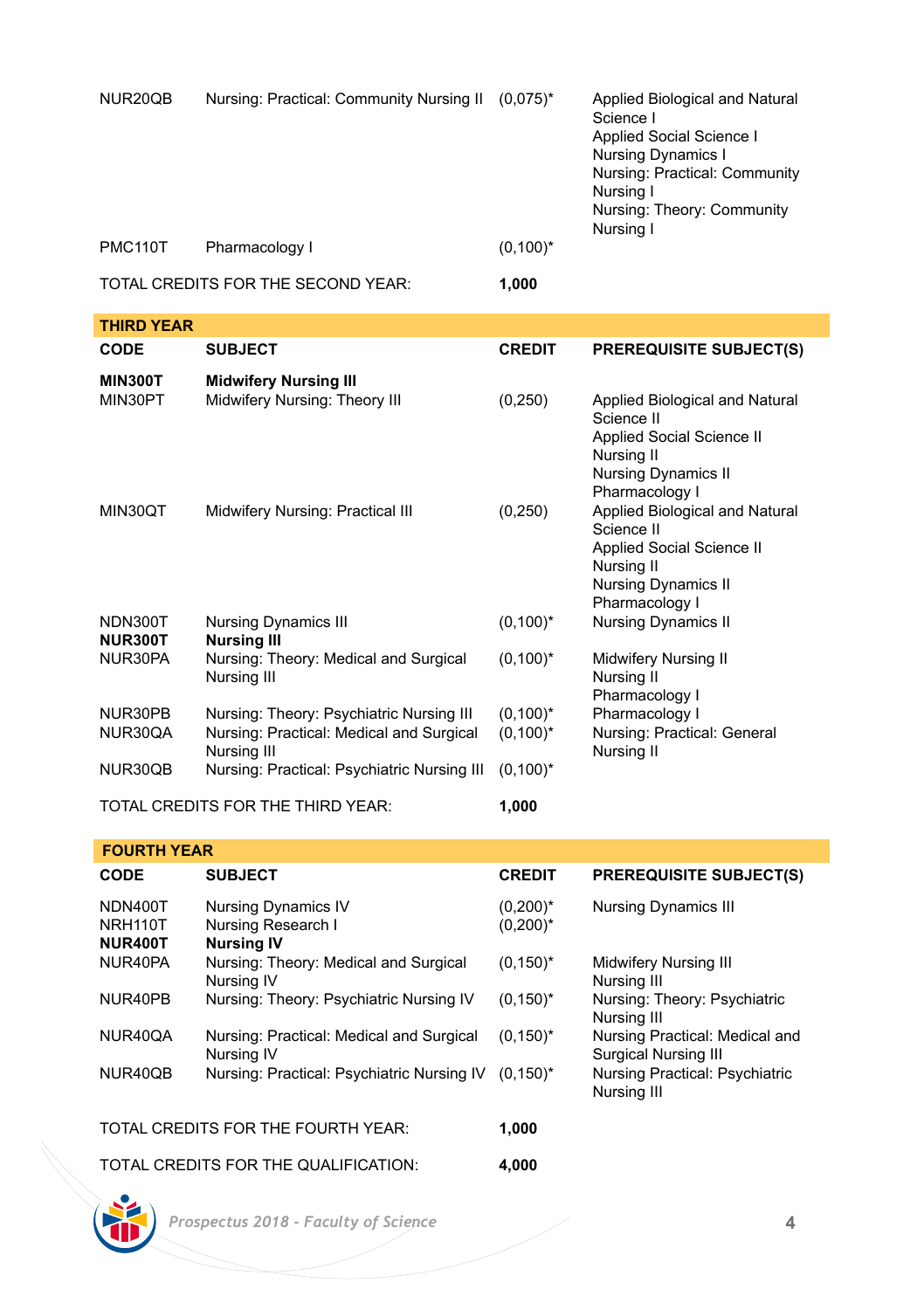# **SUBJECT/MODULE INFORMATION (OVERVIEW OF SYLLABUS)**

The syllabus content is subject to change to accommodate industry changes. Please note that a more detailed syllabus is available at the Department or in the study guide that is applicable to a particular subject/module. On 01 August 2017, the syllabus content was defined as follows:

# **A**

# **APPLIED BIOLOGICAL AND NATURAL SCIENCE I (ABN100T) CONTINUOUS ASSESSMENT**

*(Subject custodian: Department of Biomedical Sciences)*

Applied anatomy and physiology, nutrition, biochemistry and biophysics. (Total tuition time: ± 120 hours)

### **APPLIED BIOLOGICAL AND NATURAL SCIENCE II (ABN200T) CONTINUOUS ASSESSMENT** *(Subject custodian: Department of Biomedical Sciences)*

Applied anatomy and physiology, nutrition, biochemistry and biophysics. (Total tuition time: ± 130 hours)

# **APPLIED SOCIAL SCIENCE I (ASU100T) 1 X 3-HOUR PAPER**

*(Subject custodian: Adelaide Tambo School of Nursing Science)*

Sociological perspectives, culture, social groups, social interaction, structures and organisations, socialisation and the family, and the social determinants of health. (Total tuition time:  $\pm$  64 hours)

# **APPLIED SOCIAL SCIENCE II (ASU200T) 1 X 3-HOUR PAPER**

# *(Subject custodian: Adelaide Tambo School of Nursing Science)*

Introduction to psychology and developmental psychology, psychoanalytic approaches to development and personality development, cognition and cognitive development, moral reasoning and development, Humans as social beings, stress trauma and development. (Total tuition time: ± 48 hours)

## **M**

# **MIDWIFERY NURSING: PRACTICAL II (MIN20QT) CONTINUOUS ASSESSMENT**

# *(Subject custodian: Adelaide Tambo School of Nursing Science)*

Ante-, intra- and post-natal procedures and skills. (Total tuition time: ± 88 hours and ± 280 hours of Work-Integrated Learning)

# **MIDWIFERY NURSING: PRACTICAL III (MIN30QT) CONTINUOUS ASSESSMENT**

# *(Subject custodian: Adelaide Tambo School of Nursing Science)*

Midwifery procedures and skills. Authentic holistic nursing assessment of a woman during pregnancy, labour and puerperium. (Total tuition time:  $\pm$  88 hours and  $\pm$  720 hours of work-integrated learning)

# **MIDWIFERY NURSING: THEORY II (MIN20PT) 1 X 3-HOUR PAPER**

# *(Subject custodian: Adelaide Tambo School of Nursing Science)*

Normal childbirth. The anatomy of the female pelvis and reproductive organs, preparation for pregnancy, parent and antenatal education and classes. Antenatal care, management of the 1st , 2nd and 3rd stages of labour. The physiology and care of the woman and the normal newborn. (Total tuition time: ± 70 hours)

# **MIDWIFERY NURSING: THEORY III (MIN30PT) 2 X 3-HOUR PAPER**

# *(Subject custodian: Adelaide Tambo School of Nursing Science)*

Abnormal childbirth: Identification and diagnosis of complications and emergencies occurring during pre-, intra, postpartum periods as well as on the neonate. Management and care of the complications, chronic conditions, obstetrical emergencies and on abnormalities of the newborn. Care of the healthy and ill low birth weight neonate and management of minor congenital abnormalities of the newborn. (Total tuition time: ± 88 hours)

# **N**

# **NURSING DYNAMICS I (NDN100T) 1 X 3-HOUR PAPER**

*(Subject custodian: Adelaide Tambo School of Nursing Science)* Nurses have a common goal, which is to assist patients to get rid of illness and disease. To reach this goal, they have to act together in a professional way. Nursing Dynamics teaches the student how to act professionally. The subject entails the historical perspective of nursing internationally and locally, the concept of nursing, nursing

# *Prospectus 2018 - Faculty of Science* **5**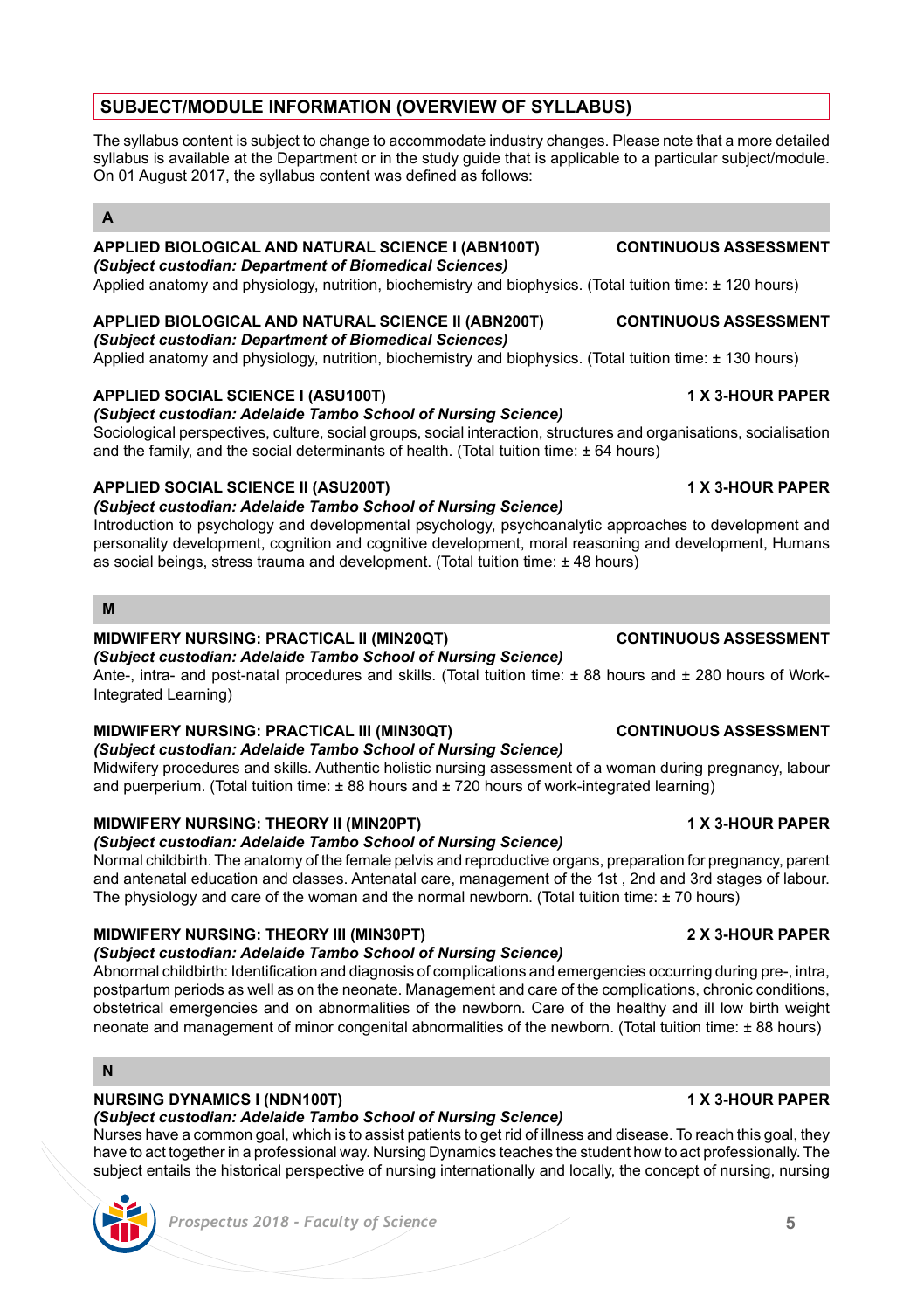theories and models, nursing as a profession, professional regulation and nursing research. Scientific writing skills as it forms the basis of all written communication and documentation. Citing and reference list compilation. Introduction of the concept of research, literature search and plagiarism. (Total tuition time: ± 35 hours)

## **NURSING DYNAMICS II (NDN200T) 1 X 3-HOUR PAPER**

*(Subject custodian: Adelaide Tambo School of Nursing Science)*

Nursing Dynamics refers to the content of the subject that is prescribed by the South African Nursing Council for any basic or post-basic course. Nurses in South Africa have been faced by an increasing number of ethical dilemmas and numerous problems in the provision of health care. Ethical issues such as the exploding AIDS crisis in Africa, the right to abortion, the plight of homeless and displaced persons, the escalation in child abuse, the status of live-in partners and the elderly are ethical dilemmas that are discussed in this subject. Nursing ethics, patient advocacy, caring in nursing and labour relations are the other segment of the module. Scientific assignment writing skills. Communicating literature review in line with Tshwane University of Technology guidelines. Research concepts; ethics, research approaches and paradigms, formulating research problems, and the four main steps/phases of research process. Literature reviews, writing of an assignment using IMRaD and scientific writing principles while preventing plagiarism. (Total tuition time: ± 35 hours)

## **NURSING DYNAMICS III (NDN300T) 1 X 3-HOUR PAPER**

### *(Subject custodian: Adelaide Tambo School of Nursing Science)*

The history of midwifery, the midwife and midwifery ethics, maternal deaths reports and levels of maternity care. Cultural sensitive midwifery, social context of childbirth and motherhood. Legislation, pharmacology and evidenced-based practice in Midwifery. Skills on developing a research proposal. Critiquing and reviewing of research reports. Apply research tools effectively and correctly in the research process. Logically and critically develop, analyse and draw conclusions from the findings of the research. Communicate the findings of the research in an acceptable manner while enhancing the transfer of technology. (Total tuition time: ± 35 hours)

### **NURSING DYNAMICS IV (NDN400T) 1 X 3-HOUR PAPER**

### *(Subject custodian: Adelaide Tambo School of Nursing Science)*

Quality improvement principles. Nursing delivery systems. Emergency preparedness response. Policies, guidelines, procedures and protocols on disaster management. Different Levels of management structures for disaster nursing. Database on disaster life-saving skills. Prevention of life-threatening complications and disabilities. Rehabilitation programmes. Collaboration and consultation. Role development. Multidisciplinary teams. Network. Code of practice (nurse). Leadership skills. Interpersonal and group skills. Labour legislation. Employment legislation. Negotiation skills. Human resource management. Management of physical resources. Cost analysis and management. (Total tuition time: ± 35 hours)

## **NURSING RESEARCH I (NRH110T) CONTINUOUS ASSESSMENT**

### *(Subject custodian: Adelaide Tambo School of Nursing Science)*

The focus is the use of decision-making model to develop a research proposal, conducting of quantitative and qualitative research, implementing the dissemination of research results and writing an IMRaD based article. (Tuition time: ± 45 hours)

### **NURSING: PRACTICAL: COMMUNITY NURSING I (NUR10QB) CONTINUOUS ASSESSMENT** *(Subject custodian: Adelaide Tambo School of Nursing Science)*

The emphasis of community nursing in the first year is to prevent and promote illness within the community. Furthermore, practice is aimed at the integration of theory and practice. Therefore, the student is prepared to develop a written lesson plan, provide health education to a variety of audiences with the use of various teaching aids. Students are expected to design a poster to be used during health education. Community assessments are done and findings are presented in groups. Rehabilitation centers and environmental visits will be conducted after which a student will write a reflective report. Students will perform nursing care in the community focusing on healthy lifestyle, cancer screening, palliative care and well mother and baby care. (Total tuition time: ± 45 hours and Work-Integrated Learning)

### **NURSING: PRACTICAL: COMMUNITY NURSING II (NUR20QB) CONTINUOUS ASSESSMENT** *(Subject custodian: Adelaide Tambo School of Nursing Science)*

The student will master expected competencies in community nursing with specific focus on conducting a health assessment, using the EDL to prescribe school health and assessment of the school environment. family study and presentation in groups, EPI, IMCI, cold chain management, breast and cervical cancer screening, health education with the use of posters, HIV campaign and community development skills. (Total tuition time: ± 45 hours and Work-Integrated Learning)

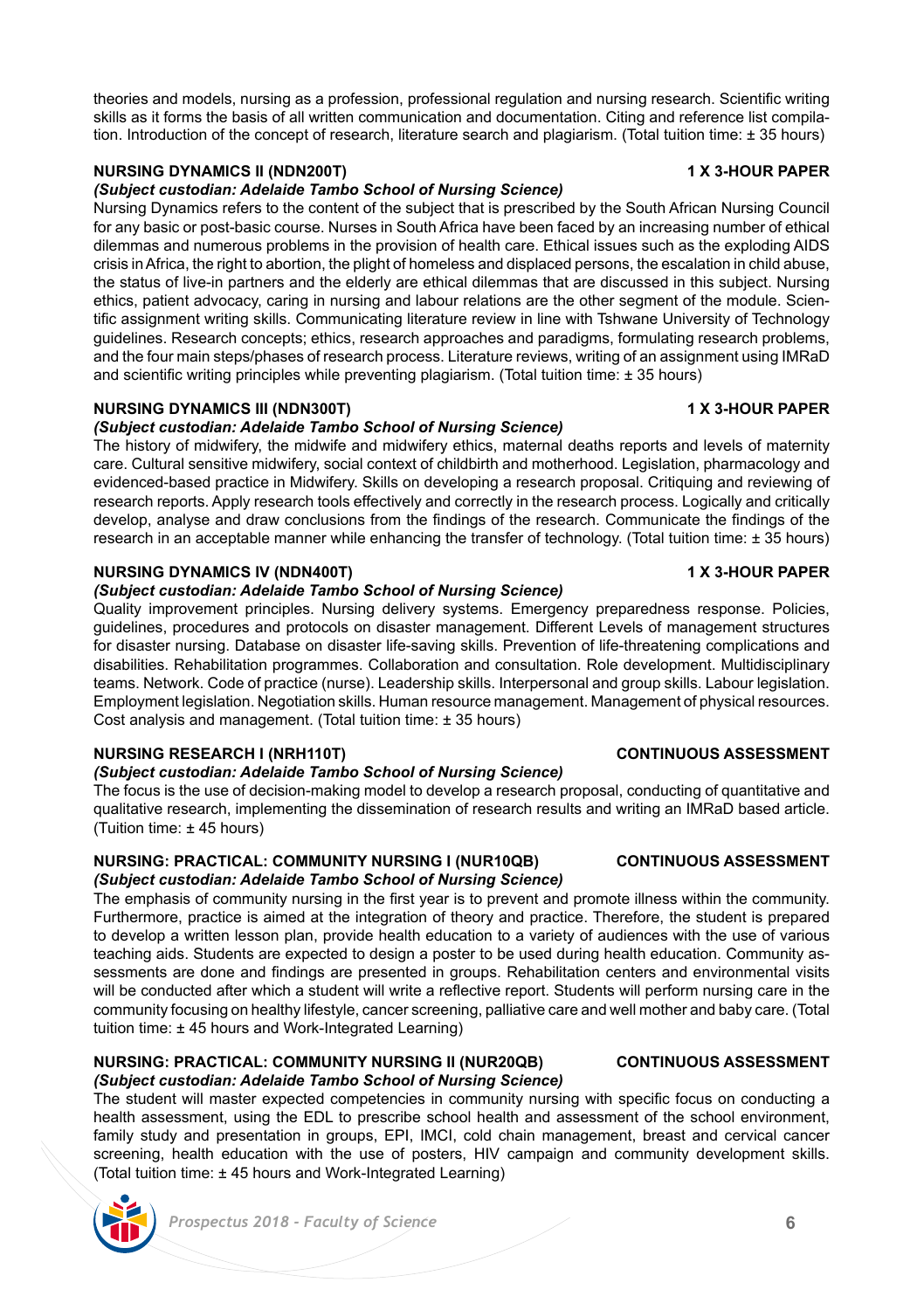# **NURSING: PRACTICAL: FUNDAMENTAL NURSING I (NUR10QA) CONTINUOUS ASSESSMENT**

## *(Subject custodian: Adelaide Tambo School of Nursing Science)*

The emphasis of the subject is on the provision of scientifically based health care to the individual. It is an integral component of the learning programme in order to meet the requirements of the South African Nursing Council for registration as a nurse and midwife. The aim is to integrate theory and practice to develop a nurse practitioner who is able to apply decision-making and clinical judgment and who can apply the fundamentals of nursing by providing consciously interactive, reflective and holistic nursing care. (Total tuition time: ± 55 hours and Work-Integrated Learning)

# **NURSING: PRACTICAL: GENERAL NURSING II (NUR20QA) CONTINUOUS ASSESSMENT**

## *(Subject custodian: Adelaide Tambo School of Nursing Science)*

The emphasis in the second year is to promote health and prevent illness of the individual in family, group and community at any point along the health/illness continuum in all stages of the life cycle. Urinary elimination, basic principles of wound care, fluid, electrolyte and acid-base balance, diagnostic testing and pharmacology will be discussed in different sessions where the relevant procedures will be demonstrated and practised. (Total tuition time: ± 55 hours and Work-Integrated Learning)

## **NURSING: PRACTICAL: MEDICAL AND SURGICAL CONTINUOUS ASSESSMENT NURSING III (NUR30QA)**

# *(Subject custodian: Adelaide Tambo School of Nursing Science)*

In order to be a competent medical and surgical nursing practitioner, the student nurse has to practise and master certain competencies. The following competencies will be simulated and need to be practised in simulation and where possible in the clinical field: removal of stitches and drains; recording a 12 lead ECG, pulse oximetry, monitoring a central venous pressure, closed and open suctioning, physiotherapy demonstration by physiotherapist, unsynchronised and synchronised defibrillation, Basic Life Support (BLS), chest x-ray interpretation, ECG interpretation, blood gas interpretation, visit to dialysis unit, removal of chest drain, assisting with intubation, assisting with extubation, neurological observations and epidural catheter. These competencies will enable the nurse to practise the skills related to medical and surgical conditions. (Total tuition time:  $\pm$  68 hours and  $\pm$  72 hours Work-Integrated Learning)

## **NURSING: PRACTICAL: MEDICAL AND SURGICAL CONTINUOUS ASSESSMENT NURSING IV (NUR40QA)**

# *(Subject custodian: Adelaide Tambo School of Nursing Science)*

This subject aims to prepare the student nurse to provide safe quality nursing care. This care includes identifying and prioritising nursing care problems by means of designing a comprehensive nursing care plan based on a complete assessment of an acutely ill patient in the clinical field. The following core competencies are applicable and needed to be practised in the clinical field: basic life support, a-septic wound care, haemodynamic monitoring, basic interpretation of an ECG rhythm strip, blood gas analysis, basic interpretation of blood investigations, administering of medication (including knowledge of the pharmacodynamics, side effects and indication for this specific patient), accurate record keeping, the application of the relevant legal requirements in the clinical field regarding the care of the acutely ill patient, and designing a comprehensive care plan for the acutely ill patient. These competencies will enable the student nurse to care for the acutely ill patient under supervision of the professional nurse. (Total tuition time: ± 900 hours, Work-Integrated Learning)

## **NURSING: PRACTICAL: PSYCHIATRIC NURSING III (NUR30QB) CONTINUOUS ASSESSMENT** *(Subject custodian: Adelaide Tambo School of Nursing Science)*

Applying the nursing process to an individual with an intellectual disability: assessment, nursing diagnosis, client outcomes, implementation of a stimulation programme, evaluation, Therapeutic milieu assessment and recommendations for improvement, therapeutic ward programme, establishing and maintaining a therapeutic nurse client relationship, facilitative communication skills. (Total tuition time: ± 48 hours skills and ± 280 hours Work-Integrated Learning)

## **NURSING: PRACTICAL: PSYCHIATRIC NURSING IV (NUR40QB) CONTINUOUS ASSESSMENT** *(Subject custodian: Adelaide Tambo School of Nursing Science)*

Crisis intervention, individual supportive sessions, therapeutic groups, mental health education, electroconvulsive treatment – nursing responsibilities, psychopharmacological nursing responsibilities, mental health care of a client with a mood disorder, anxiety disorder, schizophrenia, substance-related disorder, admission, discharge, transfer, leave of absence of mental healthcare users. Application of the nursing process to clients with mental illness. (Total tuition time: +480 hours and Work-Integrated Learning)



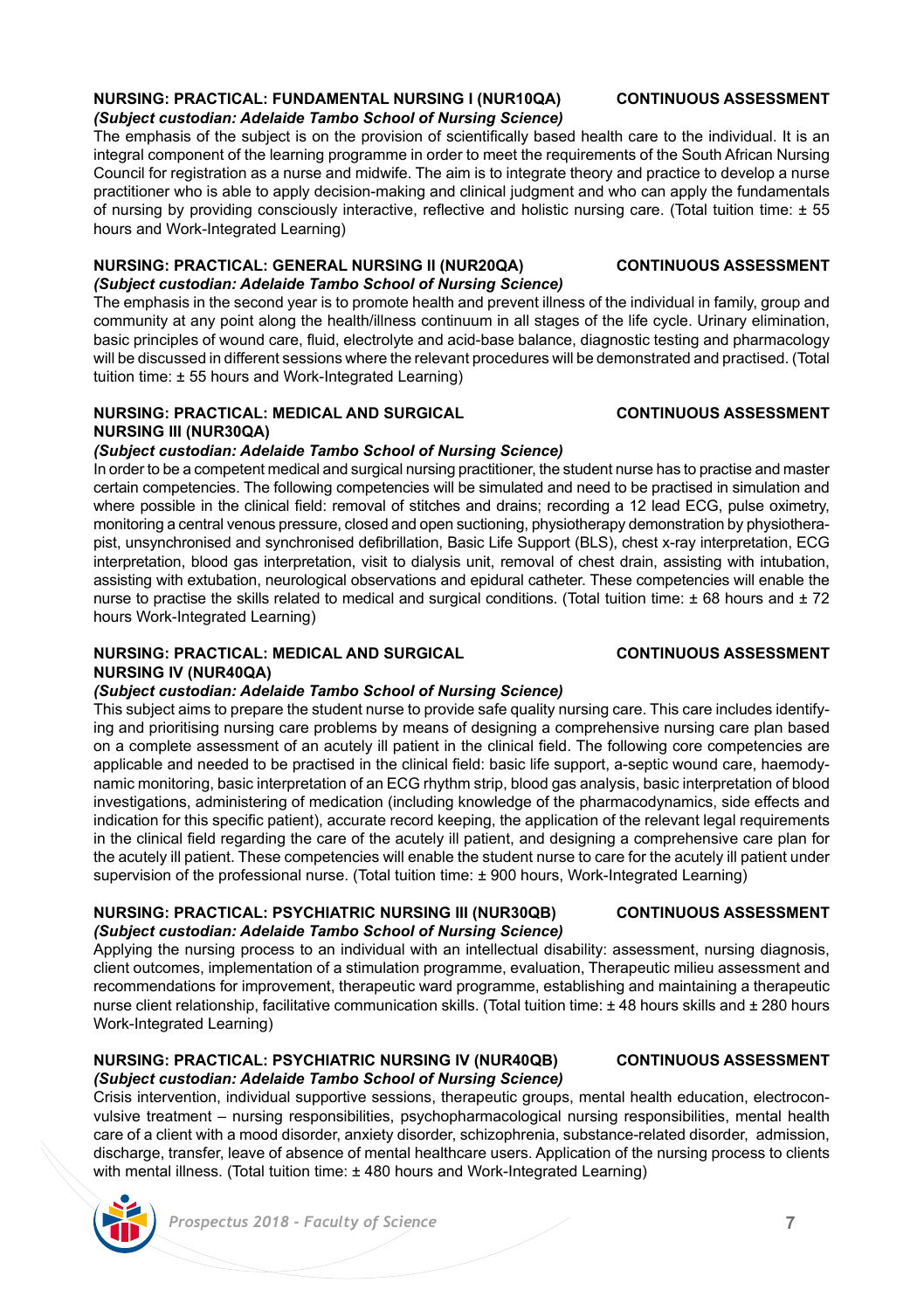## **NURSING: THEORY: COMMUNITY NURSING I (NUR10PB) 1 X 3-HOUR PAPER** *(Subject custodian: Adelaide Tambo School of Nursing Science)*

Introduces the student to the foundation of community health, public health and primary health-care taking into consideration perspective on national and international health-care delivery. Students are taught to identify and address determinants of health through health promotion and health education. Taking into consideration the scope of environmental health and principles of community nursing, community assessments are conducted. Introduction to other topics within the scope of community nursing in the first year of study includes: Child health, Youth and Adolescent health, Women's health, Men's health and older person's health. (Total tuition time: ± 75 hours)

# **NURSING: THEORY: COMMUNITY NURSING II (NUR20PB) 1 X 3-HOUR PAPER**

*(Subject custodian: Adelaide Tambo School of Nursing Science)*

Primary health care principles, health assessment: diagnosing minor ailments and treating, family assessment, burden of diseases in South Africa, communicable diseases. HIV/AIDS disease process and ART. Syndromic approach of sexually transmitted diseases management, burden of diseases. Acute non-communicable diseases. Chronic non-communicable diseases. Occupational health nursing. Child health, IMCI newborn component, case management, school health, child health programmes. GOBIFFF: expanded programme of immunisation. Indigenous knowledge and traditional medicines. Community resources, disasters in communities. Perspectives on international health care delivery. (Total tuition time: not available)

# **NURSING: THEORY: FUNDAMENTAL NURSING I (NUR10PA) 1 X 3-HOUR PAPER**

*(Subject custodian: Adelaide Tambo School of Nursing Science)*

This subject addresses different concepts of contemporary nursing. It includes, but is not limited to, growth and development, wellness, disease, the nursing process, which is the framework of professional nursing today, and the basic needs of human beings. The content is divided into learning units that focus on concepts of growth and development, health, wellness and illness, need for internal homeostasis, hygiene, elimination, nutritional and safety needs, need for activity and relaxation, rest, sleep and comfort, skin integrity and the nursing process. Critical thinking and creative implementation of nursing care are encouraged and stimulated. (Total tuition time: ± 78 hours)

## **NURSING: THEORY: GENERAL NURSING II (NUR20PA) 1 X 3-HOUR PAPER**

## *(Subject custodian: Adelaide Tambo School of Nursing Science)*

Medical and surgical nursing consists of 14 learning units. In the first six learning units, the student will be introduced to the alterations in patterns of health. This knowledge forms the basis of medical and surgical nursing and is applicable to all specific conditions. The first six learning units are: Nursing care of patients: experiencing pain, having surgery, with infections, with altered immunity, with cancer, needing palliative care. The module is completed with nursing care of patients with integumentary disorders, nutritional disorders, upper gastrointestinal disorders, bowel disorders, men with reproductive system disorders, women with reproductive system and breast disorders, assessing the eye and ear, and patients with eye and ear disorders. (Total tuition time: ± 107 hours)

### **NURSING: THEORY: MEDICAL AND SURGICAL NURSING III (NUR30PA) 1 X 3-HOUR PAPER** *(Subject custodian: Adelaide Tambo School of Nursing Science)*

The purpose is to provide optimal nursing care for the medical surgical patient. It requires a sound understanding of the relevant anatomy, pathophysiology and haemodynamic function of the following systems: endocrine disorders and diabetes mellitus, renal and urogenital conditions, cardiovascular diseases, altered fluid, electrolyte of acid-base balance, pulmonary diseases and vascular and lymphatic disorders. The nurse must be able to do a full assessment and interpretation of the relevant diagnostic tests to conclude and prioritise nursing diagnoses in order to design and implement the relevant nursing care plans regarding the above conditions. (Total tuition time: ± 60 hours)

### **NURSING: THEORY: MEDICAL AND SURGICAL NURSING IV (NUR40PA) 1 X 3-HOUR PAPER** *(Subject custodian: Adelaide Tambo School of Nursing Science)*

The purpose is to provide optimal nursing care for the medical surgical patient. It requires a sound understanding of the relevant anatomy, pathophysiology and haemodynamic function of the following conditions: 1. Selected blood investigations, trauma and shock; 2. Responses to altered peripheral tissue perfusion, nursing care of patients with haematological disorders, gall bladder, liver and pancreas disorders, cerebrovascular and spinal cord disorders, intracranial disorders, neurological disorders, musculoskeletal trauma, musculoskeletal disorders, and patients with burns. The nurse must be able to do a full assessment and interpretation of the relevant diagnostic tests to conclude and prioritise nursing diagnoses in order to design and implement the relevant nursing care plans regarding the above conditions. (Total tuition time:  $\pm 66$  hours)

 *Prospectus 2018 - Faculty of Science* **8**